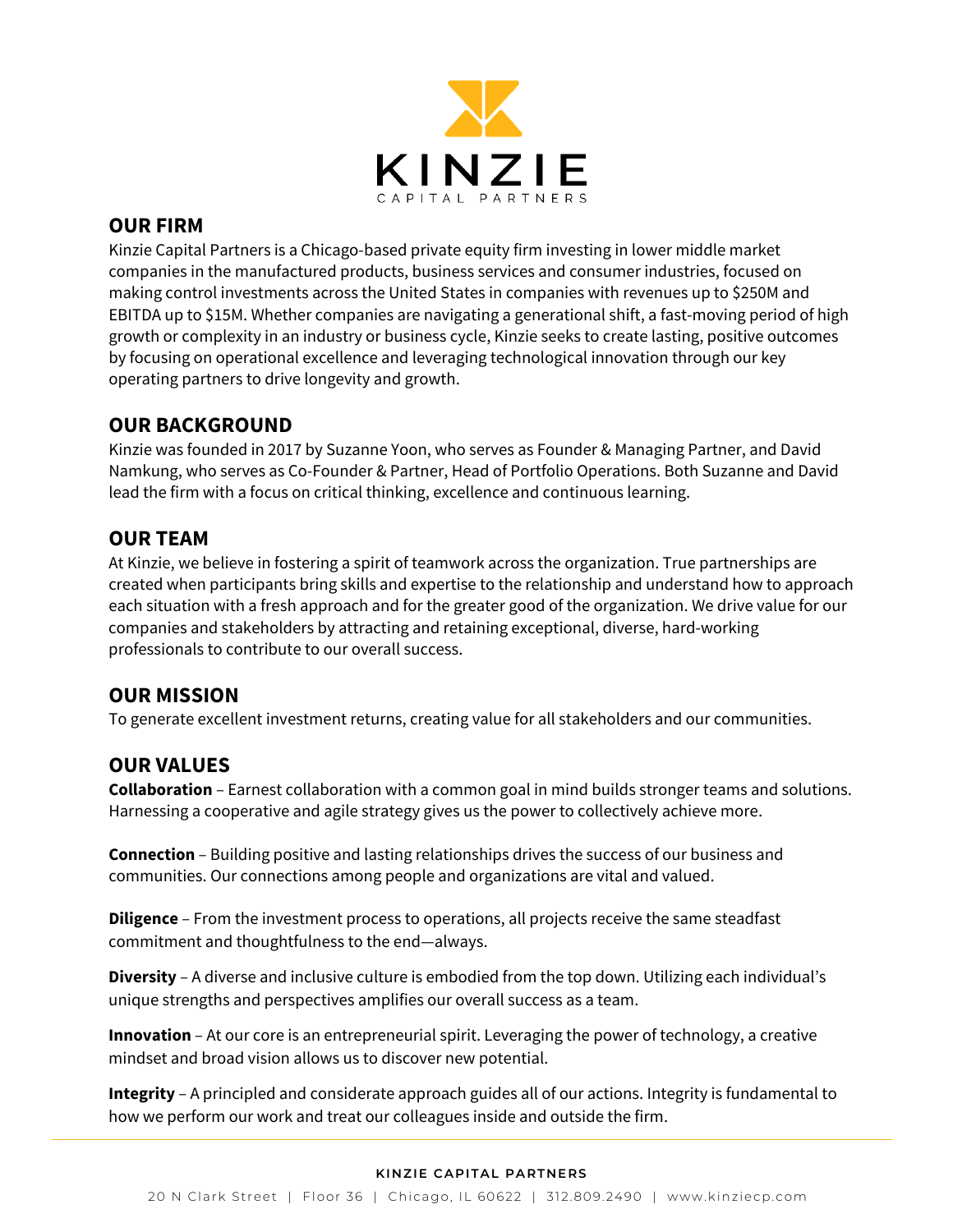# **OUR COMMITMENT TO DIVERSITY, EQUITY AND INCLUSION**

At Kinzie Capital Partners, diversity, equity and inclusion are rooted in our values. We believe they are integral elements of our competitive advantage. Each team member is evaluated and embraced for their individuality as well as their varying backgrounds and experiences. Our commitment to fairness, inclusivity and curiosity fosters cohesiveness allowing us to work extraordinarily well together. Not only do we have a broad range of experiences, but our culture is further enhanced by inviting a wide variety of interests. We believe this mosaic creates an optimal environment to uncover the most attractive investment opportunities to create long-term value for our investors and stakeholders.

# **OUR COMMUNITY**

We believe in people who measure their lives by how much they do for others, and we promote the importance of giving back to the communities in which we live and work. Fostering a culture of helping charitable organizations achieve their goals is an aspect of our corporate culture of which our team is very proud. Kinzie and its professionals dedicate their time, resources and expertise to a wide range of worthy causes.

[Remainder of the page intentionally left blank]

### **KINZIE CAPITAL PARTNERS**

20 N Clark Street | Floor 36 | Chicago, IL 60622 | 312.809.2490 | www.kinziecp.com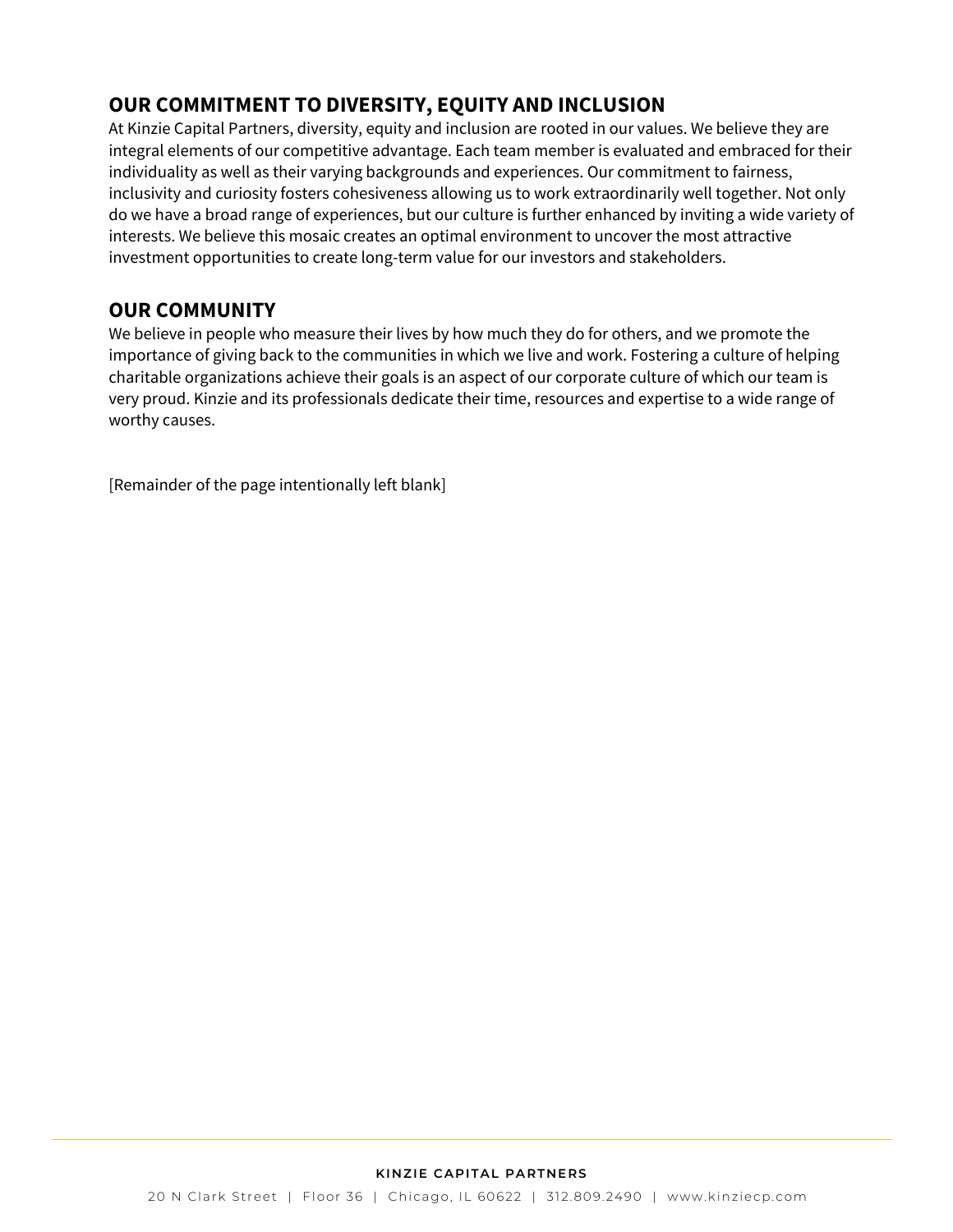# **Vice President, Finance & Accounting**

As a valuable Kinzie employee, the Vice President, Finance & Accounting will assist the team by taking an active role in supporting the Finance & Operations team, which is dedicated to financial and compliance management as well as general operations. This role reports to the Founder & Managing Partner and works closely with the Director, Investor Relations & Operations as well as the Assistant Vice President, Finance & Investor Relations.

## **TEAM**

The Finance & Operations team is comprised of two full-time individuals who work closely with various external partners in delivering accurate, timely and clear financial reporting and communications to investors, prospective investors, portfolio companies and third parties.

## **ROLE**

The Vice President, Finance & Accounting is a dedicated, reliable and diligent team player who enjoys deadline driven work and executing with a high attention to detail. The Vice President, Finance & Accounting will thrive in a fast-paced, versatile environment and is expected to remain poised. Complex financial analysis, detailed tracking, discretion and excellent judgement are required. Motivation, collaboration and a willingness to go the extra mile are also a must.

The Vice President, Finance & Accounting will also function as a liaison to portfolio companies, internal colleagues and other external stakeholders by communicating timely, confidential information. In this role, all communications and are managed with a high degree of sensitivity, professionalism and of the utmost care.

The successful candidate possesses exceptional project management skills and highly anticipatory, a strong problem-solver and will have an immediate impact on the productivity of the department, firm and their portfolio companies. The Vice President, Finance & Accounting is mission driven, has an entrepreneurial mindset and is passionate about having a transformational impact on the firm and its investments.

## **RESPONSIBILITIES**

- Run high performing finance and accounting functions through the employment of a dynamic, nuanced and decisive leadership style that stimulates employee engagement while driving results and reinforces a high-performance, collaborative culture
- Oversee all facets of the firm's financial responsibilities, spanning finance, treasury and tax
- Work closely with the investment team as it relates to the development and execution of financial reporting requirements, due diligence and other related functions
- Maintain strong controls and compliance standards in accordance with GAAP and SEC regulations and review all financial outputs of team members and third parties
- Support the compilation and budget monitoring process and related reporting
- Lead, create and monitor reporting of financial and other information for the firm and funds, including analysis, financial statement preparation and fund accounting and tax activities for multiple funds and related operating and holding companies
- Oversee cash management, including creating multi-tiered internal bank transfers for review and approval as well as cash account reconciliations
- Supervise third party administrators and middle/back-office service providers who are responsible for reporting investment valuations, cash reconciliations and month- and quarter-end net assets

#### **KINZIE CAPITAL PARTNERS**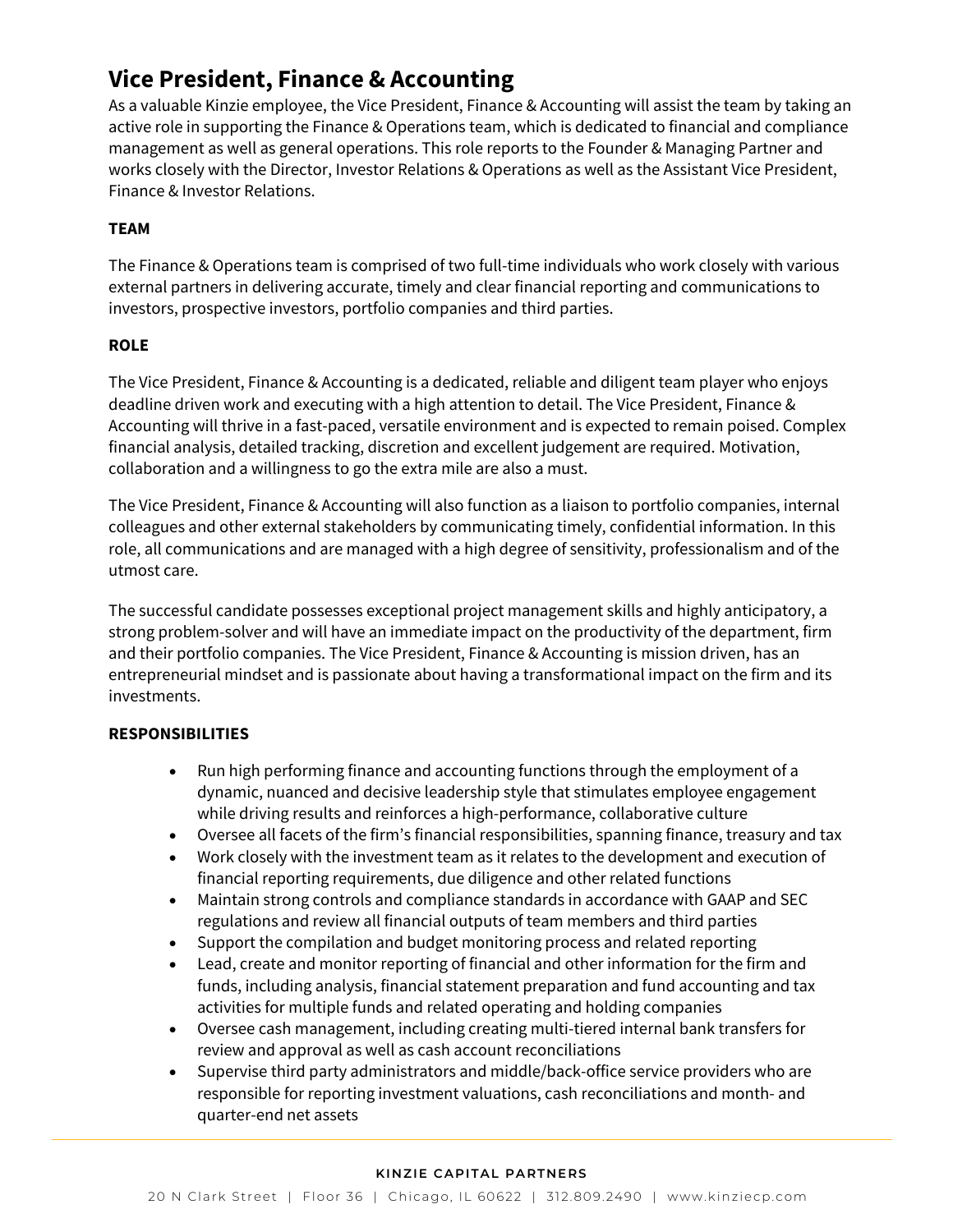- Reconcile balance sheet and general ledger account
- Manage debt facility/line of credit, including borrowings, repayments, prefundings, interest calculations, reporting to lenders, liquidity analysis, daily/weekly reporting and ad hoc analysis
- Coordinate annual audit preparation and oversee audit firm work
- Compile data for quarterly closing, oversee process and deliver quarterly and annual investor reports, distribution notices, etc.
- Assist in the review and manage the preparation of valuations, quarterly and annual financial statements and partner packages, including all supporting work papers and disclosure documents with the assistance of third parties
- Participate in tax management and tax planning of the holding companies and their investments and the tax planning of affiliates
- Compute partner allocations, produce capital account statements and distribute investor notices
- Manage calculations for different activities and processes including management fees, capital contributions, distribution waterfalls, carried interest, etc.
- Ensure investor allocations and fee calculations are accurate and up-to-date
- Negotiate contracts for the firm and portfolio companies as required
- Understand partnership agreements and interpret reporting requirements and partner economics
- Provide external facing financial leadership
- Coordinate investor and other presentations and materials as needed
- Assist with accounting functions and programs such as payroll, expense management, etc.
- Contribute to the development of new or amended accounting systems, programs and practices
- Liaise with deal team and internal and external parties to encourage operational efficiencies and firmwide compliance procedures
- Write, update and/or improve operating procedures as needed and/or recommended
- Handle projects associated to requests/inquiries from investors, auditors and other third parties or as specified in the investor documents
- Perform special projects and presentations for the Managing Partner, senior management, investment team or other constituents

## **REQUIREMENTS OR EQUIVALENT EXPERIENCE**

- BS/BA degree in business or related field, CPA strongly preferred
- 8-10 years of advanced financial analysis, planning and budget controls, tax required; financial consulting and/or transactional advisory services background a plus
- Strong accounting and operations skills, including systems/technology skills and proficient or excellent in Microsoft© Office Suite (Outlook, Word, Excel and PowerPoint)
- Exceptional project management and organizational skills with a proven ability to multi-task
- Demonstrated success in managing people and projects
- Detail oriented and a self-starter in a fast-paced environment
- Strong interpersonal skills, written and verbal communication skills
- Excellent problem solving and analytical abilities
- Commitment to teamwork and ability to coordinate across multiple business functions
- As a condition of employment, Kinzie requires all employees to be fully vaccinated and boosted for COVID-19 prior to starting work

#### **KINZIE CAPITAL PARTNERS**